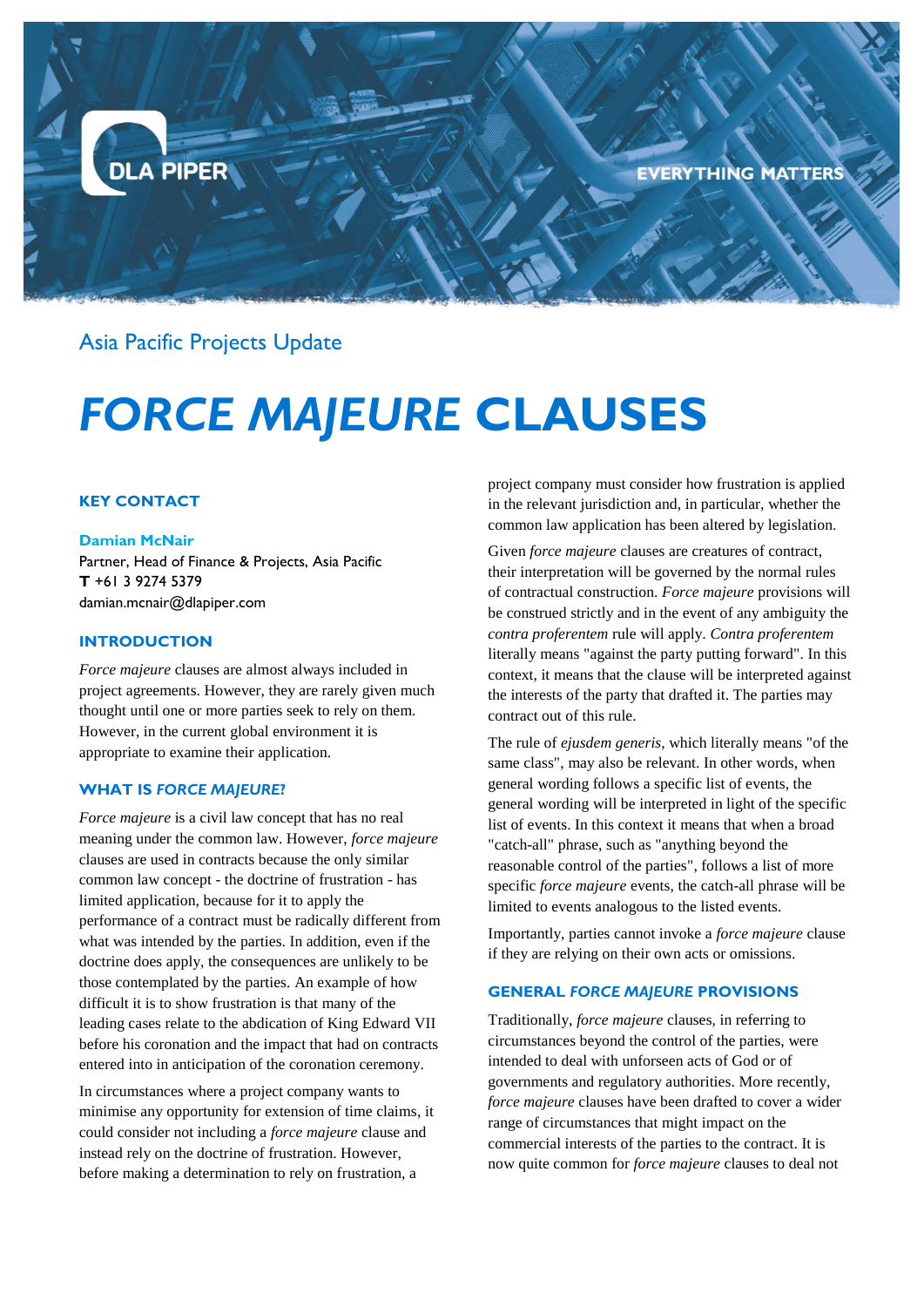only with impossibility of performance, but also with questions of commercial impracticability.

By itself, the term *force majeure* has been construed to cover acts of  $God^1$ ; war and strikes<sup>2</sup>, even where the strike is anticipated; embargoes, refusals to grant licences<sup>3</sup>; and abnormal weather conditions<sup>4</sup>.

The underlying test in relation to most *force majeure* provisions is whether a particular event was within the contemplation of the parties when they made the contract. The event must also have been outside the control of the contracting party. Despite the current trend to expressly provide for specific *force majeure* events, case law actually grants an extensive meaning to the term *force majeure* when it occurs in commercial contracts.

There are generally three essential elements to *force majeure*:

- It can occur with or without human intervention.
- It cannot have reasonably been foreseen by the parties.
- It was completely beyond the parties' control and they could not have prevented its consequences.

For instance, Bailhache J. in *Matsoukis v Priestman*<sup>5</sup> held that *force majeure* covered dislocation of business owing to a universal coal strike and access to machinery, but not bad weather, football matches or a funeral. In *Lebeaupin v Crispin*<sup>6</sup> *force majeure* was held to mean all circumstances beyond the will of man, and which it is not in his power to control. Therefore, war, floods, epidemics and strikes are all cases of *force majeure*.

There is an important caveat to the above and that is parties cannot invoke a *force majeure* clause if they are relying on their own acts or omissions. Additionally, the *force majeure* event must be a legal or physical restraint and not merely an economic one<sup>7</sup>.

# **CIRCUMSTANCES BEYOND THE CONTROL OF THE PERSON CONCERNED**

The phrase "circumstances beyond the control of the person concerned" has not been subject to detailed examination by the courts. The courts simply assume that the phrase is given its common and everyday meaning. The phrase has been judicially held to refer to occurrences where neither the person concerned, nor any person acting on their behalf to do the act or take the step, could prevent<sup>8</sup>. Recent practice has significantly expanded the scope of such clauses to cover a wider range of circumstances that might impact on the commercial interests of the parties to the contract.

Reynolds JA in *Caltex Oil v Howard Smith Industries Pty*   $Ltd^9$  stated that the phrase "other circumstances beyond the control of the parties" would include an industrial strike. Therefore, specific reference to "strikes" may be

unnecessary in *force majeure* provisions where the above phrase appears, although it is still advisable to include it.

The Australian unreported case of *Asia Pacific Resources Pty Ltd v Forestry Tasmania (No. 2)*<sup>10</sup> noted that as a general rule a party cannot invoke a *force majeure* clause due to "circumstances beyond the control of the parties" which, to the knowledge of the party seeking to rely upon the clause, were in existence at the time the contract was made. This case must be contrasted against *Reardon Smith* Line Ltd v Ministry of Agriculture, Fisheries and Food<sup>11</sup> which held that there was no settled rule of construction that prevents a party to a *force majeure* clause from relying on events in existence at the time the contract was entered into as events beyond that party's control.

Kerr J in *Trade and Transport Inc v Iion Kaiun Kaisha Ltd*, *The Angelia*<sup>12</sup> referred to *Reardon Smith* and then stated that ordinarily a party would be debarred from relying upon a pre-existing causes as an excepted peril if:

- (i) The pre-existing cause was inevitably doomed to operate on the contract
- (ii) The existence of facts that show that the excepted cause is bound to operate is known to the parties at the time of contract, or at least to the party who seeks to rely on the exception.

His Honour then added as an alternative to (ii);

(iii) If the existence of such facts should reasonably have been known to the party seeking to rely upon them and would have been expected by the other party to the contract to be so known.

Given the above, it seems that causes beyond the control of the parties that were known at the date of contracting may excuse performance only where they were of a temporary nature and are not doomed to operate on the contract.

Several recent Australian cases have considered, however, that performance that becomes uneconomical will not be a circumstance beyond the control of a party to a contract. Spiegelman CJ in *Gardiner v Agricultural and Rural Finance Pty Ltd*<sup>13</sup> citing *Hyundai Merchant Marine Co*  Ltd v Dartbrook Coal *(Sales)* Pty Ltd<sup>14</sup> stated that commercial impracticability may not be sufficient.

#### **THE WAY FORWARD**

If a project company decides it wants to include a *force majeure* provision in its project agreements, the best way to limit the application of that clause is by defining a closed list of events that constitute *force majeure* for that contract. In other words, it should not include the catch all "any event beyond the reasonable control of the parties including….". Given *force majeure* is a creation of